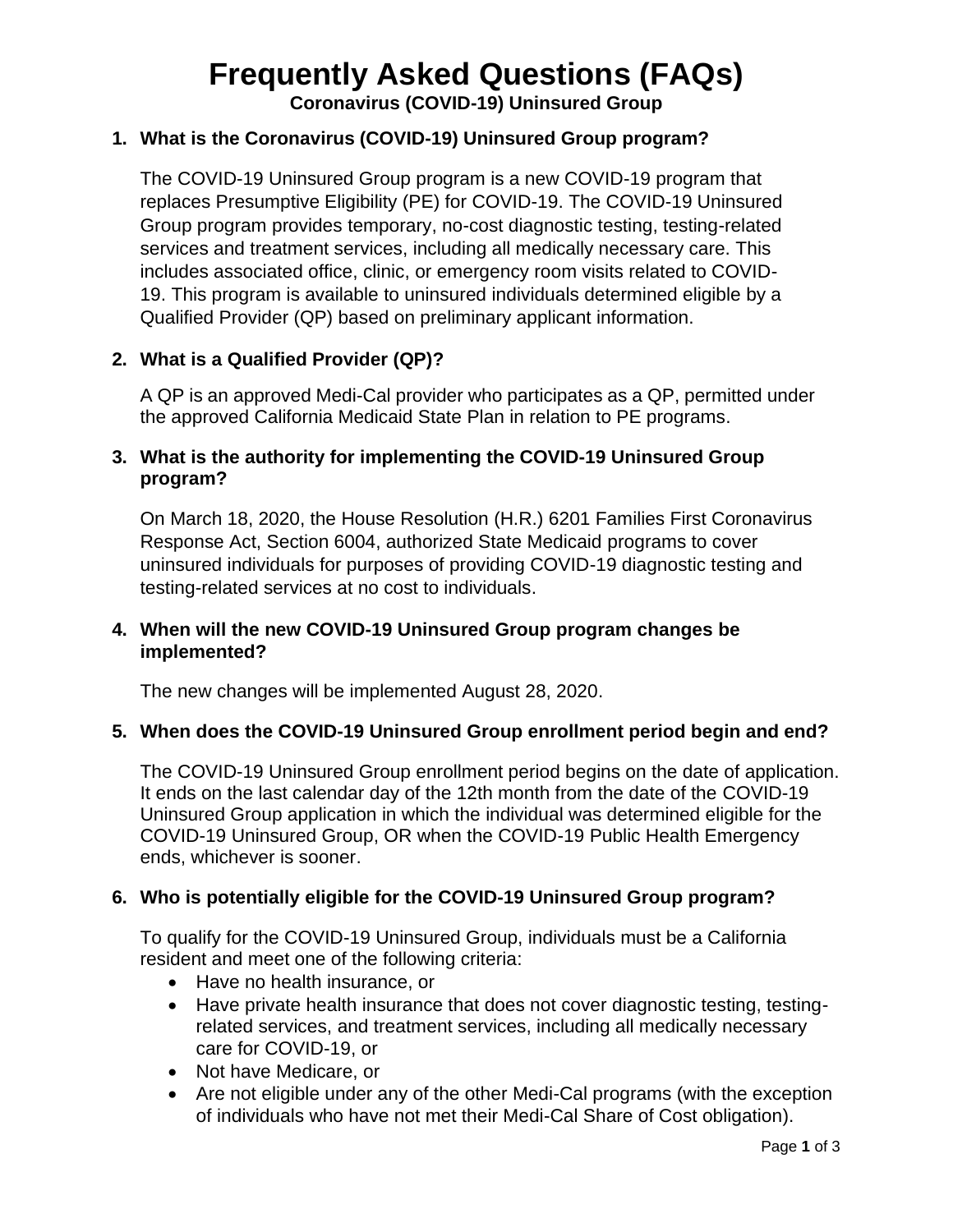# **Frequently Asked Questions (FAQs)**

**Coronavirus (COVID-19) Uninsured Group**

#### **7. Can an individual who is not a California resident get coverage under the COVID-19 Uninsured Group program?**

No, an individual must be a California resident to be eligible for the COVID-19 Uninsured Group program.

## **8. How does a QP access the COVID-19 Uninsured Group Application Portal?**

To access the COVID-19 Uninsured Group Application Portal, follow the instructions below:

- 1. Access the Medi-Cal website at [http://www.medi-cal.ca.gov/.](http://www.medi-cal.ca.gov/)
- 2. Select the "Providers" tab and click the "Transactions" link.
- 3. Enter your User ID (National Provider Identifier) and Password (Provider Identification Number) and click the "Submit" button.
- 4. Click the "Prgms" tab.
- 5. Click the "COVID-19 Uninsured Group Eligibility" link.

#### **9. Which Internet browser should I use to access the COVID-19 Uninsured Group Application Portal?**

Medi-Cal recommends that providers use the Chrome browser when accessing the COVID-19 Uninsured Group Application Portal to avoid any printing issues that may occur with other internet browsers.

#### **10.How long does it take to receive the COVID-19 Uninsured Group determination?**

The QP will be able to view an applicant's COVID-19 Uninsured Group eligibility determination in the Point of Service (POS) system in real-time once eligibility is determined.

#### **11.What services are covered under the COVID-19 Uninsured Group program?**

All services deemed medically necessary for COVID-19 may be covered under the COVID-19 Uninsured Group program. This includes medically necessary diagnostic testing, testing-related services, and treatment services provided at the associated office, clinic, or emergency room visit related to COVID-19. These services may be paid up to the maximum reimbursement fee-for-service (FFS) rate, in the FFS delivery system.

#### **12. Is a Social Security Number required to apply for the COVID-19 Uninsured Group?**

If an individual has a Social Security Number (SSN), it must be provided on the Application for Coverage of Coronavirus (COVID-19) Testing Costs (MC 374).